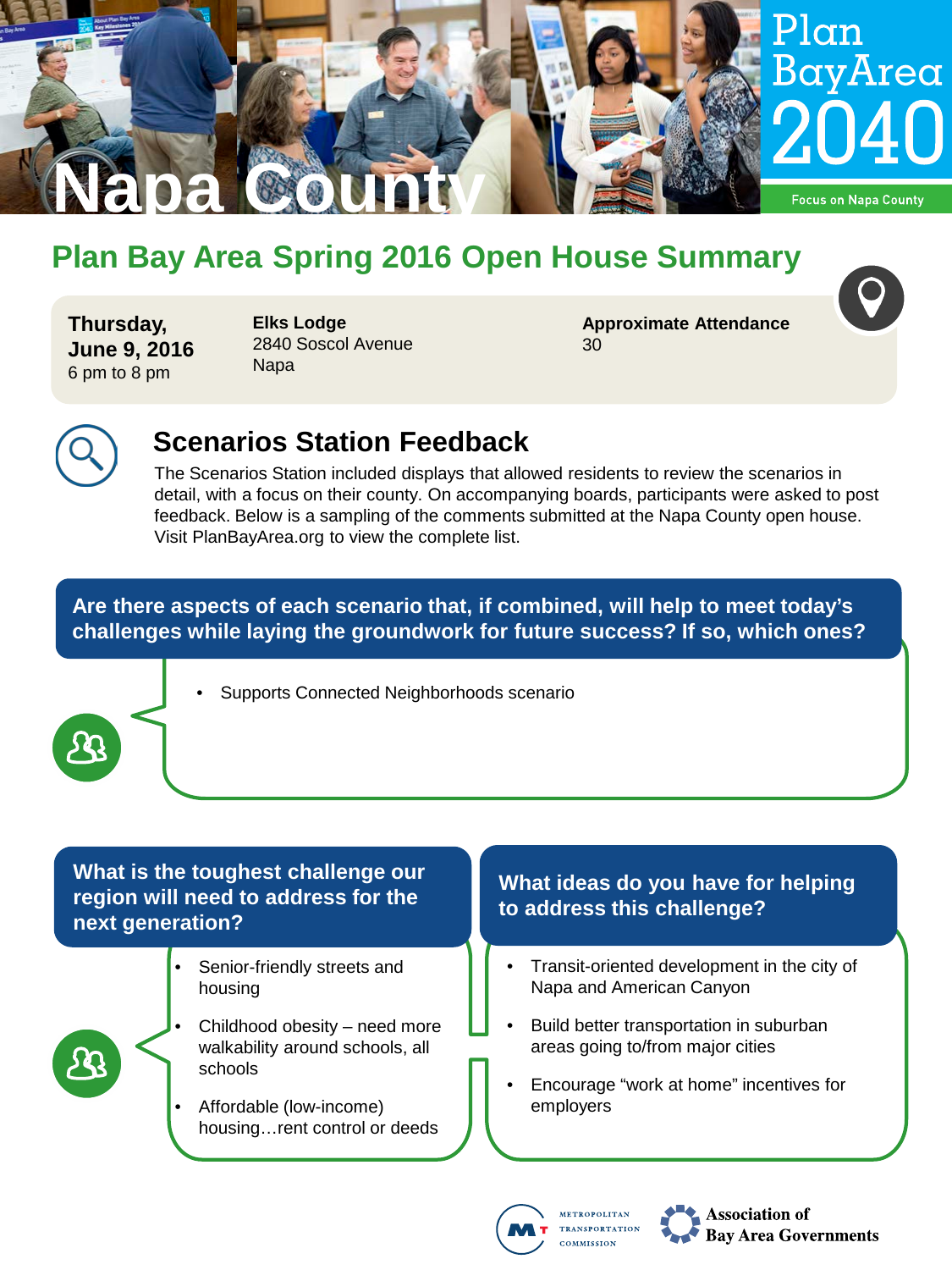**How can we help prevent displacement of long-time residents and best address the lack of affordable housing in the Bay Area?**



- Create a 401K-type fund where large companies in big cities match employer savings to purchase a home
- Have larger businesses invest in an employee housing fund
- More well-planned neighborhoods with high-density at and around BART stations

**Which present-day transportation investments do you see providing the most benefits for existing and future Bay Area residents?**

- Convert wine train to a transit train
- Bus service to Lake Berryessa area
- More frequent bus service
- Bike and walk trails tht connect neighborhoods without competing with traffic and people (i.e., city of Vacaville)
- Build BART to Vallejo and up through 680 corridor to 80 (Fairfield)



## **Places of the Bay Area Station**

The Places of the Bay Area Station offered the opportunity to participate in a Bay Area-wide initiative to inspire residents in creating and sharing stories about the various places in our lives. Below is a sampling of photos taken at this station at the Napa County open house.

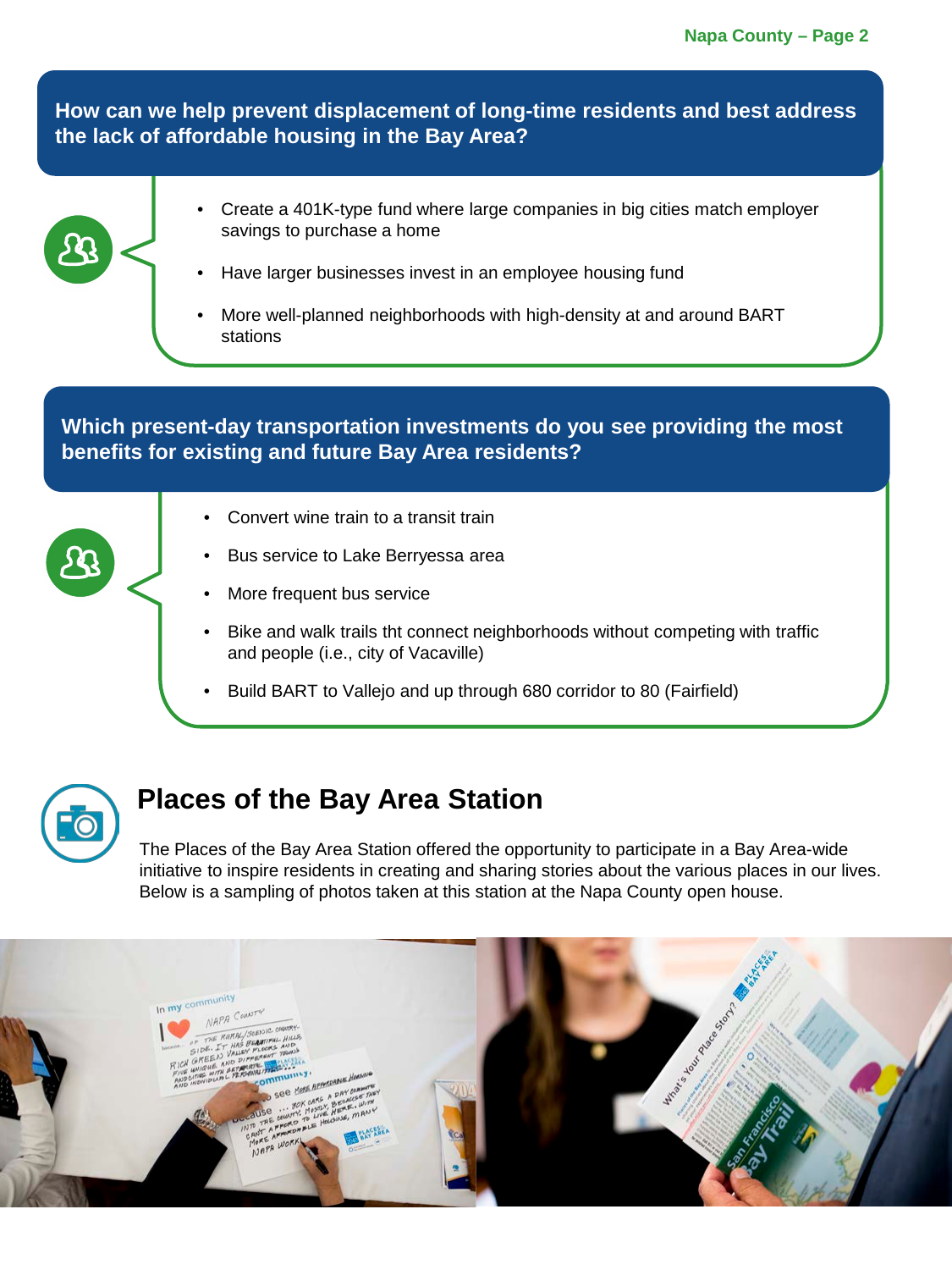#### **Plan Bay Area 2040 -- Spring 2016 Public Engagement**



### **Napa County Open House**

June 9, 2016 Elks Lodge, 2840 Soscol Avenue, Napa 6 p.m. to 8 p.m.

#### *Comments Received at the Scenarios Station on the Feedback Display Boards*

After reviewing several display boards describing Plan Bay Area 2040 and the alternative scenarios for what the Bay Area could look like in 2040, as well as talking with MTC and ABAG staff stationed at the display boards, Open House participants responded to the four questions below.

| Are there aspects of each scenario that, if combined, you feel will help to meet<br>today's challenges while laying the groundwork for future success?<br>If so, which ones? | <b>County/Source</b><br>of Comment |
|------------------------------------------------------------------------------------------------------------------------------------------------------------------------------|------------------------------------|
| Connected Neighborhoods.                                                                                                                                                     | Napa                               |
| Connected Neighborhoods.                                                                                                                                                     | Napa                               |

|                | What is the toughest challenge our region will need to address for the next<br>generation? What ideas do you have for helping to address this challenge?                          | <b>County/Source</b><br>of Comment |
|----------------|-----------------------------------------------------------------------------------------------------------------------------------------------------------------------------------|------------------------------------|
| 1              | Senior-friendly streets and housing.                                                                                                                                              | Napa                               |
| 2              | Decrease cost of using public transportation by increasing frequency to attract dual<br>income families to ride.                                                                  | Napa                               |
| 3              | Transit-oriented development in City of Napa and American Canyon.                                                                                                                 | Napa                               |
| 4              | Build better transportation in suburban areas going to major cities to/from.                                                                                                      | Napa                               |
| 5              | Increase public transit to decrease auto traffic on 29/121.                                                                                                                       | Napa                               |
| 6              | Affordable (low-income) housing with mixed-use developments - Rent control or deeds                                                                                               | Napa                               |
| $\overline{7}$ | 1. Encourage "work at home" incentives for employers.<br>2. Delayed deliveries P.M. hours, early morning, especially the heavy winery trucks<br>that go in and out of the Valley. | Napa                               |
| 8              | Creating a workable jobs/housing balance in each Bay Area county.                                                                                                                 | Napa                               |
| 9              | Childhood obesity. More walkability around schools (all schools).                                                                                                                 | Napa                               |

|   | How can we help prevent displacement of long-time residents and best address<br>the lack of affordable housing in the Bay Area? | <b>County/Source</b><br>of Comment |
|---|---------------------------------------------------------------------------------------------------------------------------------|------------------------------------|
|   | Create a 401K type fund where large companies in big cities match employer savings<br>to purchase a home.                       | Napa                               |
|   | Have larger business invest in an employee housing fund.                                                                        | Napa                               |
| 3 | Traffic = stress. Stress kills and is unhealthy. Since I cannot afford to live in Napa,<br>just make getting here easier.       | Napa                               |
| 4 | More well planned neighborhoods with high density at and around BART stations.                                                  | Napa                               |
|   | Rent control. Deeded property.                                                                                                  | Napa                               |